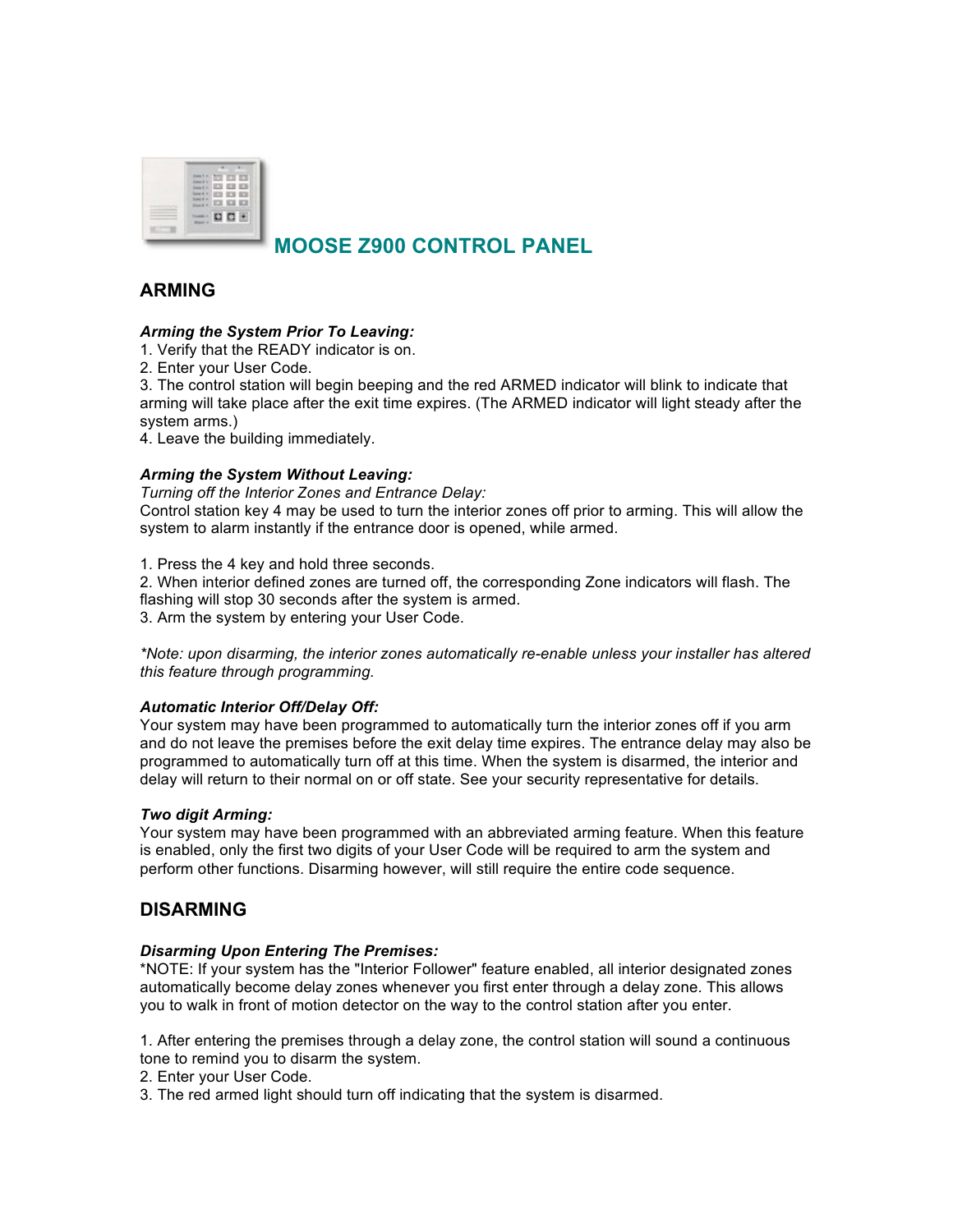# **ALARM CONDITIONS**

### *What To Do If An Alarm Occurs:*

\*NOTE: If upon returning to the premises it is discovered that an alarm has occurred, DO NOT ENTER THE PREMISES. Leave immediately and go to the nearest phone and contact the appropriate authorities.

### *To reset the alarm:*

1. Enter your User Code to reset the alarm.

2. The ALARM indicator will remain lighted.

If the alarm was activated through one of the six "hard-wire" zones, the corresponding ZONE indicator's will also be lighted, identifying the specific area that was violated. Use the zone ID card to determine the area of protection which corresponds to each zone.

If the alarm was activated manually by pressing one of the emergency keys, no zone indicators will be lighted.

Press the "\*" key to extinguish the ALARM indicator after determining the type of alarm that occurred and the area of protection involved.

A history of the alarm condition will be stored in the control's memory and may be recalled at any time. See "Special Features" for more information.

# *False Alarms:*

If for any reason a false alarm occurs, perform the following steps:

- 1. Enter your User Code.
- 2. The armed light should turn off.
- 3. Notify the proper authorities of the alarm immediately
- 4. Press the "\*" key to extinguish the ALARM light.

# **MONITORING ZONES WITH THE SYSTEM DISARMED: (CHIME MODE)**

# *To Turn Monitor On:*

- 1. The system must be disarmed.
- 2. Press and hold the MONITOR command (key # 6).
- 3. The control station will beep three times each time a zone is opened.

# *To Turn Monitor Off:*

1. Press and hold the MONITOR command (key # 6).

# **THE EMERGENCY KEYPAD PANIC ALARMS**

#### *To activate an Emergency Alarm:*

1. Press the appropriate emergency panic key. The Emergency Alarm will activate.

*\*NOTE: Your Installer may have programmed the panic zones to ignore momentary key passes and to activate only by pressing and holding pressed for three seconds (or pressing at least twice within three seconds). Check with your security representative for the specific characteristics of your system.*

#### *Resetting the Emergency Alarm:*

1. Enter your User Code. Pressing the "\*" key will extinguish the ALARM indicator, if lighted.

# **BYPASSING ZONES**

*\*NOTE: When zones are bypassed, security is compromised. Do Not instruct temporary users on*